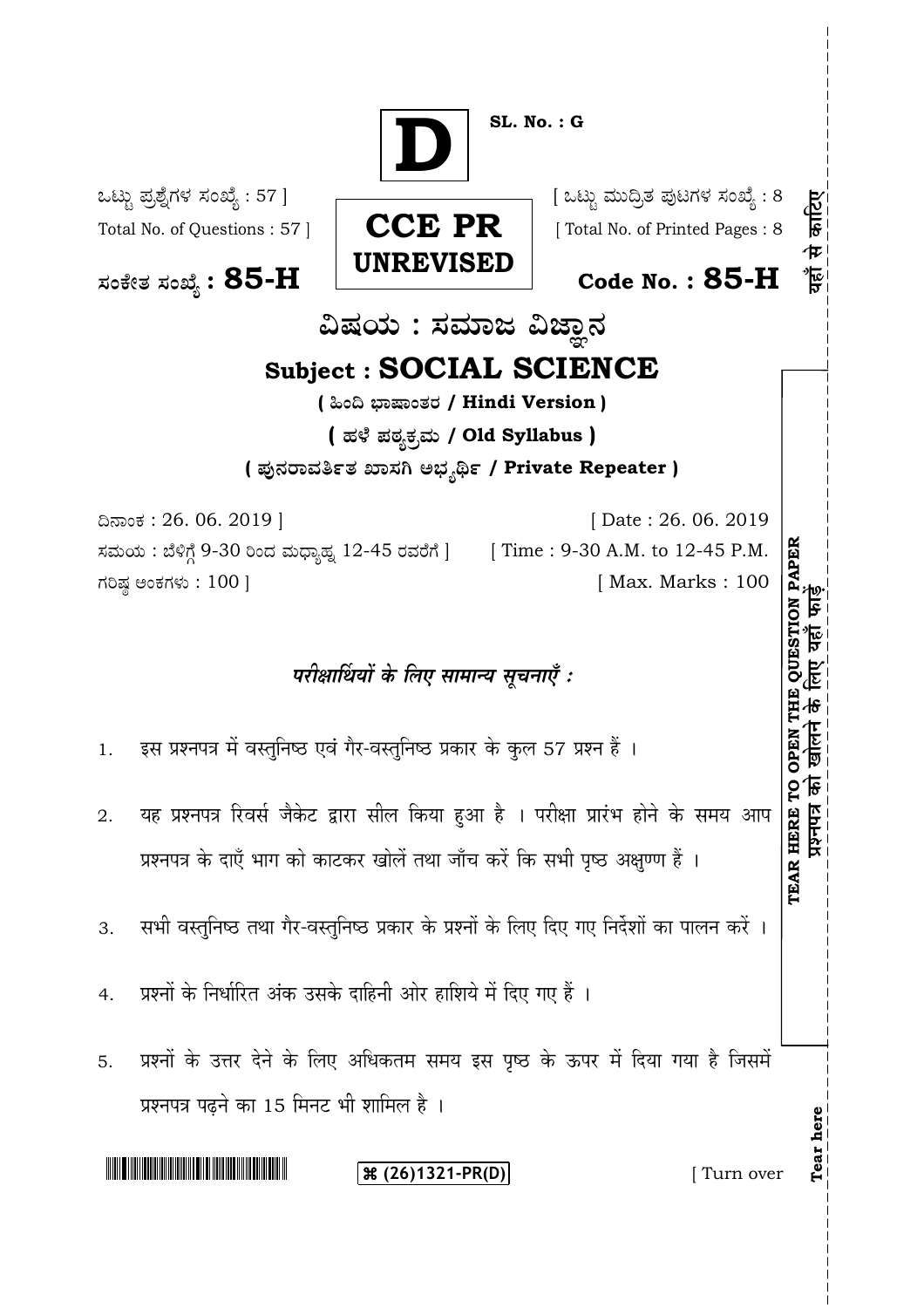| $85-H$ |    |     | $\overline{2}$                                                                                                                                                                                                                                              |     |                             |  |  | $CCE$ PR           |  |  |  |
|--------|----|-----|-------------------------------------------------------------------------------------------------------------------------------------------------------------------------------------------------------------------------------------------------------------|-----|-----------------------------|--|--|--------------------|--|--|--|
| Ι.     |    |     | निम्नलिखित प्रश्नों / अपूर्ण कथनों प्रत्येक के लिए <b>चार</b> विकल्प दिये गये हैं। उनमें केवल एक सही                                                                                                                                                        |     |                             |  |  |                    |  |  |  |
|        |    |     | अथवा सबसे अधिक उपयुक्त है । सही विकल्प चुनकर पूर्ण उत्तर क्रमाक्षर सहित लिखें ।                                                                                                                                                                             |     |                             |  |  |                    |  |  |  |
|        |    |     |                                                                                                                                                                                                                                                             |     |                             |  |  | $10 \times 1 = 10$ |  |  |  |
|        | 1. |     | भारत के प्रथम गृहमंत्री थे                                                                                                                                                                                                                                  |     |                             |  |  |                    |  |  |  |
|        |    | (A) | सरदार वल्लभभाई पटेल                                                                                                                                                                                                                                         |     | (B) सुभाष चंद्र बोस         |  |  |                    |  |  |  |
|        |    |     | (C) जवाहरलाल नेहरू                                                                                                                                                                                                                                          |     | (D) बाबू रार्जेद्र प्रसाद । |  |  |                    |  |  |  |
|        | 2. |     | राज्य पुनर्गठन अधिनियम लागू हुआ                                                                                                                                                                                                                             |     |                             |  |  |                    |  |  |  |
|        |    | (A) | 1953 में                                                                                                                                                                                                                                                    | (B) | 1955 में                    |  |  |                    |  |  |  |
|        |    |     | (C) 1956 में                                                                                                                                                                                                                                                |     | $(D)$ 1958 में 1            |  |  |                    |  |  |  |
|        | 3. |     | भारत द्वारा नेपाल को बहुत-से रियायत देने का कारण है                                                                                                                                                                                                         |     |                             |  |  |                    |  |  |  |
|        |    |     | (A) भूबद्ध तथा इसकी भौगोलिक निकटता                                                                                                                                                                                                                          |     |                             |  |  |                    |  |  |  |
|        |    |     | (B) हमारा बड़ा पड़ोसी राज्य                                                                                                                                                                                                                                 |     |                             |  |  |                    |  |  |  |
|        |    |     | (C)   हमारे राष्ट्र के सम्मान की रक्षा                                                                                                                                                                                                                      |     |                             |  |  |                    |  |  |  |
|        |    |     | (D) शक्तिशाली राष्ट्र ।                                                                                                                                                                                                                                     |     |                             |  |  |                    |  |  |  |
|        | 4. |     | सभी प्रकार के शस्त्रों का निराकरण अथवा कमी की प्रक्रिया है                                                                                                                                                                                                  |     |                             |  |  |                    |  |  |  |
|        |    |     | (A) भूभागीय प्रतियोगिता                                                                                                                                                                                                                                     |     | (B) शस्त्र प्रतियोगिता      |  |  |                    |  |  |  |
|        |    |     | (C) शस्त्र जमा करना                                                                                                                                                                                                                                         |     | (D) निःशस्त्रीकरण ।         |  |  |                    |  |  |  |
|        | 5. |     | बाल श्रम सामाजिक व्यवस्था में गंभीर कमी है क्योंकि वे                                                                                                                                                                                                       |     |                             |  |  |                    |  |  |  |
|        |    | (A) | प्रवासी हैं                                                                                                                                                                                                                                                 |     |                             |  |  |                    |  |  |  |
|        |    | (B) | अपने माता-पिता से बिछड़ गए हैं                                                                                                                                                                                                                              |     |                             |  |  |                    |  |  |  |
|        |    | (C) | शारीरिक एवं मानसिक रूप से उत्पीड़ित होते हैं                                                                                                                                                                                                                |     |                             |  |  |                    |  |  |  |
|        |    | (D) | गरीब हैं ।                                                                                                                                                                                                                                                  |     |                             |  |  |                    |  |  |  |
|        | 6. |     | भारतीय कृषि मॉनसून के साथ जुआ है क्योंकि मॉनसून                                                                                                                                                                                                             |     |                             |  |  |                    |  |  |  |
|        |    | (A) | किसानों को जोरदार फसल देता है                                                                                                                                                                                                                               |     |                             |  |  |                    |  |  |  |
|        |    | (B) | भारतीय कृषि का नियंत्रण करता है                                                                                                                                                                                                                             |     |                             |  |  |                    |  |  |  |
|        |    | (C) | तमिलनाडु में भारी वर्षा प्रदान नहीं करता है                                                                                                                                                                                                                 |     |                             |  |  |                    |  |  |  |
|        |    | (D) | विभिन्न तरह की फसल उपजाने में किसान को मदद करता है ।                                                                                                                                                                                                        |     |                             |  |  |                    |  |  |  |
|        |    |     | <u> III. An t-Imrìogadh ann an t-Imrìogadh ann an t-Imrìogadh ann an t-Imrìogadh ann an t-Imrìogadh ann an t-Imrìogadh ann an t-Imrìogadh ann an t-Imrìogadh ann an t-Imrìogadh ann an t-Imrìogadh ann an t-Imrìogadh ann an t-I</u><br>$\Re(26)1321-PR(D)$ |     |                             |  |  |                    |  |  |  |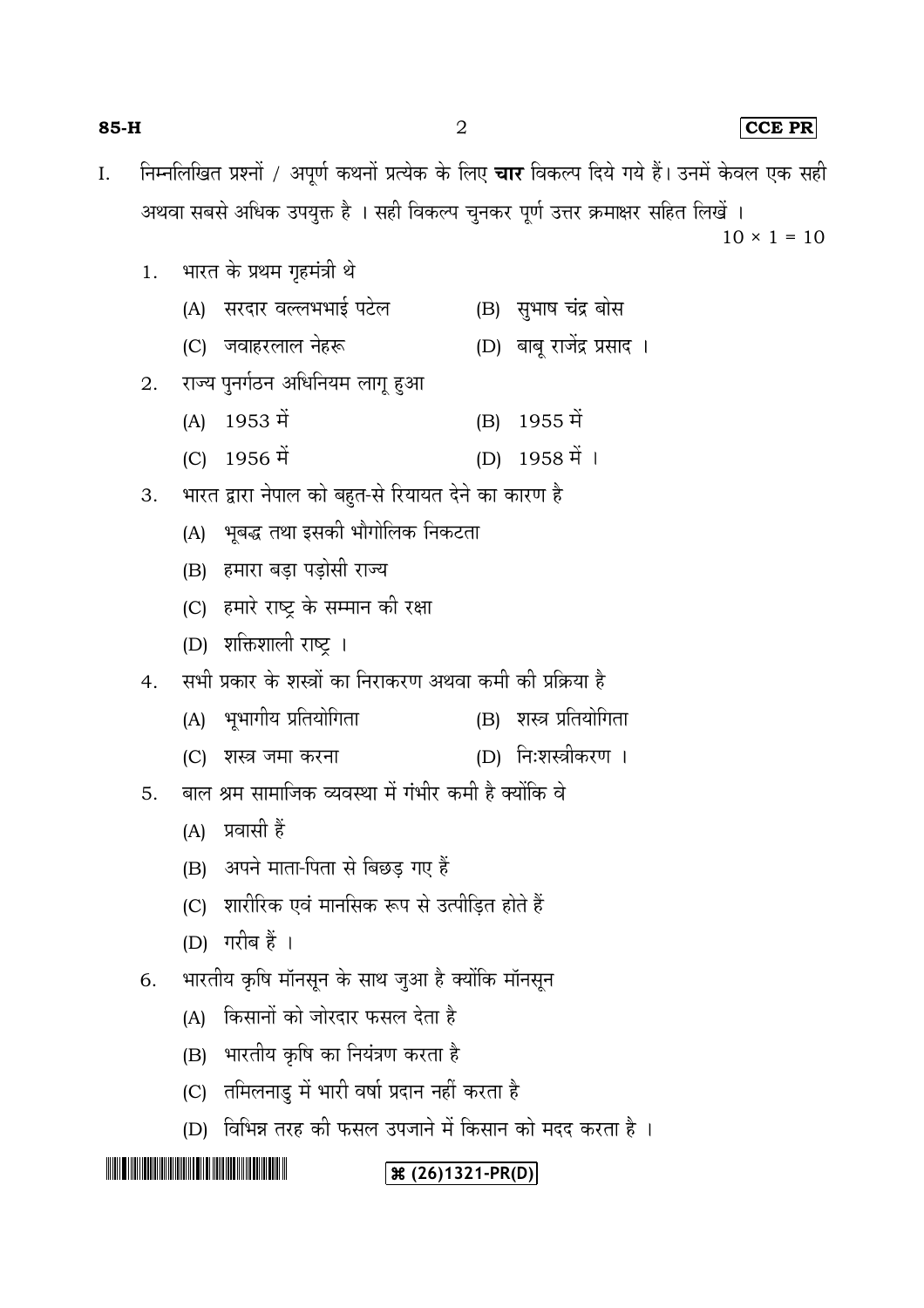मानचित्र में चिह्नित स्थानों के सही मिलान हैं 7.



- (A)  $1 -$  भाखरा नांगल,  $2 -$  नागार्जुन सागर, 3 दामोदर घाटी
- (B)  $1 \pi$ नामोदर घाटी,  $2 \pi$ याखरा नांगल, 3 नागार्जुन सागर
- (C)  $1 -$  भाखरा नांगल,  $2 -$  दामोदर घाटी,  $3 -$  नागाजुन सागर
- (D)  $1 \pi n \sqrt{3} \pi$  सागर,  $2 \pi n \sqrt{3} \pi$ , 3 दामोदर घाटी ।
- 8. समूह A में उद्यमियों की सूची तथा समूह B में उनके द्वारा स्थापित उद्यमों की सूची दी गई है । सही समूह का मिलान करें :

|                 |                       | समूह - A            |  |                  |                     | समूह - B                |           |
|-----------------|-----------------------|---------------------|--|------------------|---------------------|-------------------------|-----------|
|                 |                       | (a) अजीम प्रेमजी    |  |                  | (i)                 | रिलायन्स कम्पनी         |           |
|                 |                       | (b) नारायण मूर्ति   |  |                  |                     | (ii) द अपोलो हॉस्पिटल   |           |
|                 |                       | (c) धीरूभाई अम्बानी |  |                  |                     | (iii) विप्रो टेक्नालॉजी |           |
|                 | (d) डॉ. प्रताप रेड्डी |                     |  |                  |                     | (iv) इनफासिस ।          |           |
|                 | $\boldsymbol{a}$      | $b$ $c$             |  | $\boldsymbol{d}$ |                     |                         |           |
| (A)             |                       | $ii$ $i$ $iii$      |  | iv               |                     |                         |           |
| (B)             |                       | iii iv i ii         |  |                  |                     |                         |           |
|                 |                       | $(C)$ iv iii ii     |  | $\mathbf{i}$     |                     |                         |           |
|                 |                       | $(D)$ i ii iv       |  | iii.             |                     |                         |           |
| <u> III III</u> |                       |                     |  |                  | $\Re(26)1321-PR(D)$ |                         | Turn over |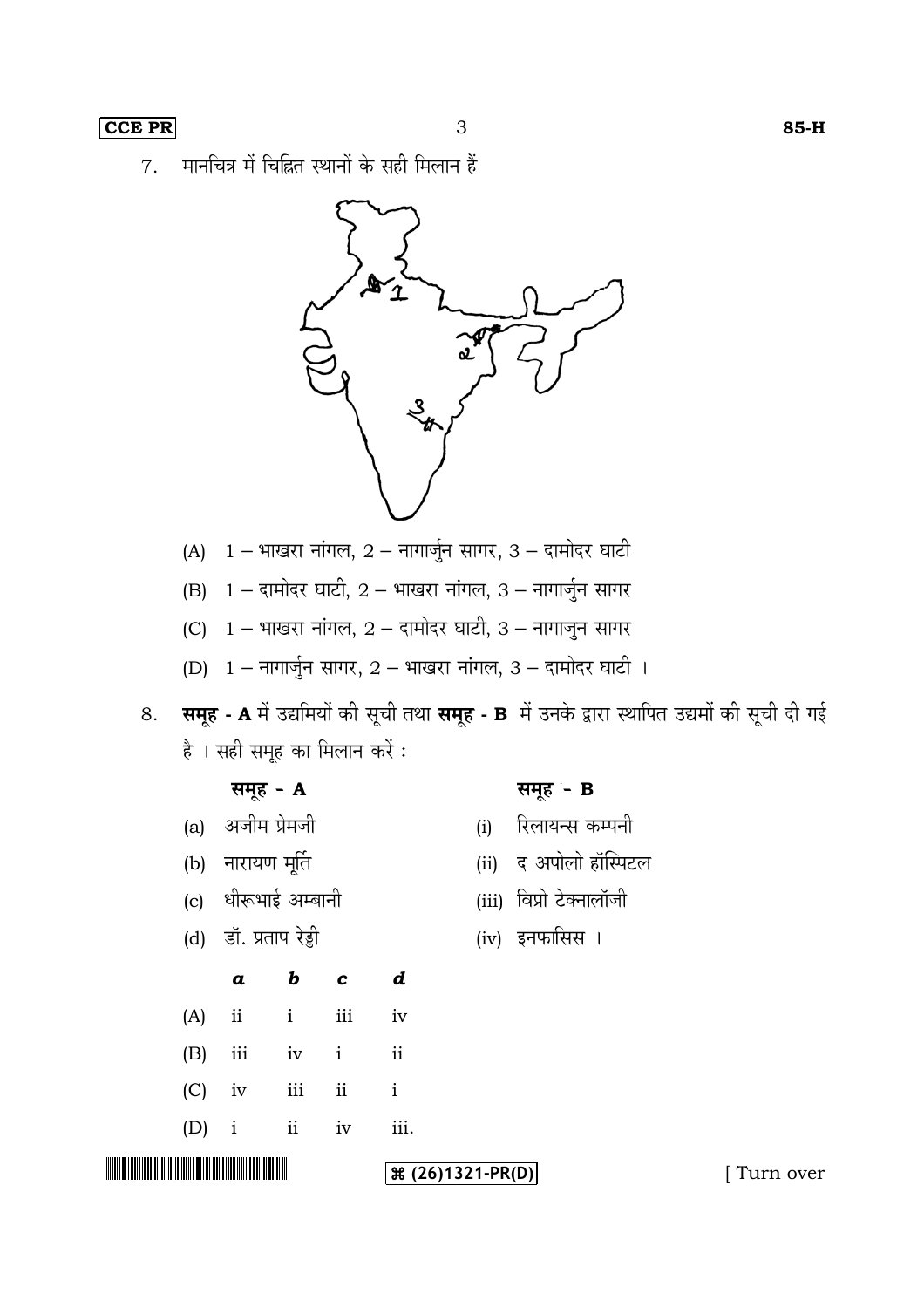#### **85-H** 4 **CCE PR**

- सरकार के बजट में ................... पर अधिक महत्व दिया जाता है । 9.
	- (A) करों की वसूली (B) आय एवं व्यय
	- (C) कानून-व्यवस्था (D) विकासशील कार्यक्रम ।
- 10. भारतीय रिजर्व बैंक को 'बैंकों के बैंक' के रूप में जाना जाता है क्योंकि यह
	- (A) सभी बैंकिंग लेनदेनों पर नियंत्रण रखता है
	- (B) डाक विभाग का एक अंग है
	- (C) निजी क्षेत्र का बैंक है
	- (D) किसानों को ऋण प्रदान करता है।

II. निम्नलिखित प्रश्नों के प्रत्येक उत्तर एक वाक्य में दें :  $14 \times 1 = 14$ 

- 11. आम जनता का इतिहास लिखना इतिहासकारों के लिए एक चुनौती थी। क्यों ?
- 12. 1935 का अधिनियम भारत का संविधान के आधार पर कैसे बना >
- 13. जर्मनी में हिटलर ने यहूदियों की जनसंख्या को कम करने के लिए क्या किया ?
- 14. महिलाओं के विकास में उनके पिछड़ेपन के क्या-क्या कारण हैं ?
- $15.$  भारत U.N.O. के साथ कैसे सहयोग करता है ?
- 16. आधुनिक काल में अस्पृश्यता का अभ्यास कम क्यों हो रहा है ?
- 17. आजकल भ्रूण हत्या में वृद्धि का क्या कारण है ?
- 18. निर्वाह कृषि क्या है ?
- 19. भारत में सबसे अधिक धान उपजाने वाला राज्य कौन है ?
- 20. गलियारा ( corridor ) सड़कें आर्थिक रूप से महत्वपूर्ण हैं । क्यों ?
- 21. पेट्रोलियम को तरल सोना क्यों कहा जाता है ?
- $22.$  प्रति व्यक्ति आय विकास की सही माप नहीं हो सकती । क्यों ?
- 23. किसी देश की शैक्षणिक उपलब्धि कैसे मापी जाती है 2
- $24.$  वह प्रथम तकनीकी कम्पनी कौन है जिसे NASDAQ में सूचीबद्ध किया गया है ?

## <u> Alban Maria Maria Maria Maria Maria Maria Maria Maria Maria Maria Maria Maria Maria Maria Maria Maria Maria M</u>

## **(26)1321-PR(D)**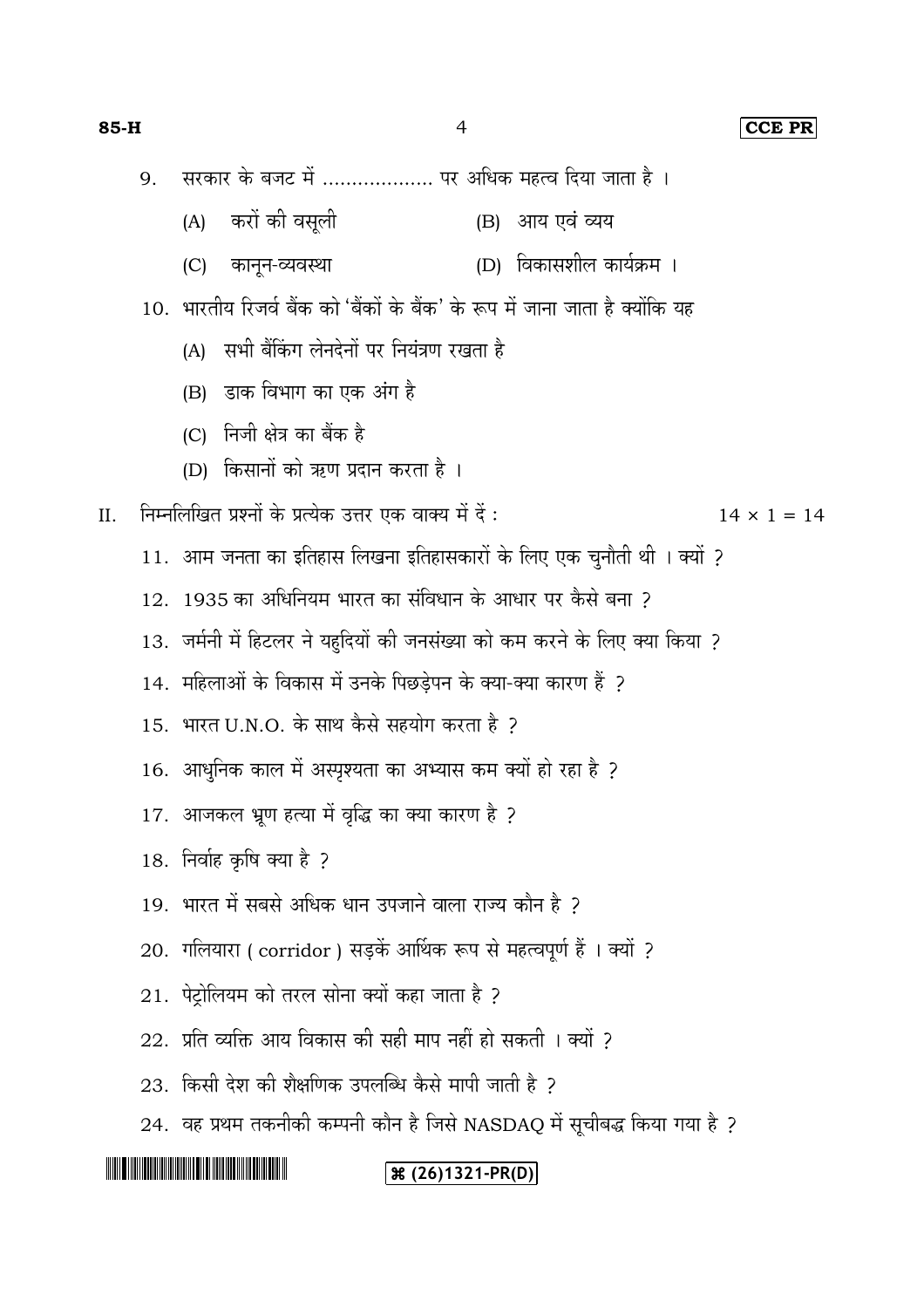**CCE PR** 5 **85-H**

III. निम्नलिखित प्रश्नों के उत्तर प्रत्येक **दा** से चार वाक्यों में दें :  $25 \times 2 = 50$ 

- 25. वैज्ञानिक विकास समुद्र-यात्रा का मार्ग दर्शन कराया है । कथन की पुष्टि करें ।
- 26. श्रीरंगपट्टन संधि की शर्तों का वर्णन करें ।
- 27. ब्रह्म समाज के उद्देश्यों का वर्णन करें ।

### अथवा

सत्य शोधक समाज द्वारा प्रचारित सुधारों का वर्णन करें ।

- 28. जारशाही को राष्ट्रीयता का कारावास कहा जाता था । क्यों ?
- 29. हैदराबाद कर्नाटक के क्षेत्रों के नाम बताएँ ।
- 30. 1857 की क्रांति के असफल होने के कारणों का वर्णन करें ।
- 31. स्वतंत्र भारत को शरणार्थियों की समस्या का सामना कैसे करना पड़ा ?
- 32. अशिक्षा उन्मूलन के लिए सरकार द्वारा क्या उपाय किये जा रहे हैं ?
- 33. साम्प्रदायिकता राष्ट्रीय एकता के लिए हानिकारक है। कैसे ?
- 34. सुरक्षा परिषद के कार्यों का वर्णन करें ।
- 35. दहेज प्रथा के अशुभ ( evil ) प्रभाव क्या हैं ?
- 36. दंगा की प्रकृति का वर्णन करें ।
- 37. उत्तरी समतल क्षेत्रों का वर्णन करें ।
- 38. मृदा अपरदन के कारण क्या हैं ?
- 39. वनोन्मूलन के मुख्य कारण क्या हैं ?
- 40. आधुनिक काल में भौगोलिक सूचना पद्धति बहुत उपयोगी है । क्यों ?
- 41. भारत की जलवायु को प्रभावित करने वाले कारक कौन हैं ?
- 42. भूमि उपयोग के प्रकार कौन-कौन हैं ?
- 43. भूस्खलन के प्रभावों का वर्णन करें ।

## <u> Alban Maria Maria Maria Maria Maria Maria Maria Maria Maria Maria Maria Maria Maria Maria Maria Maria Maria M</u>

## **(26) 1321-PR(D)** [ Turn over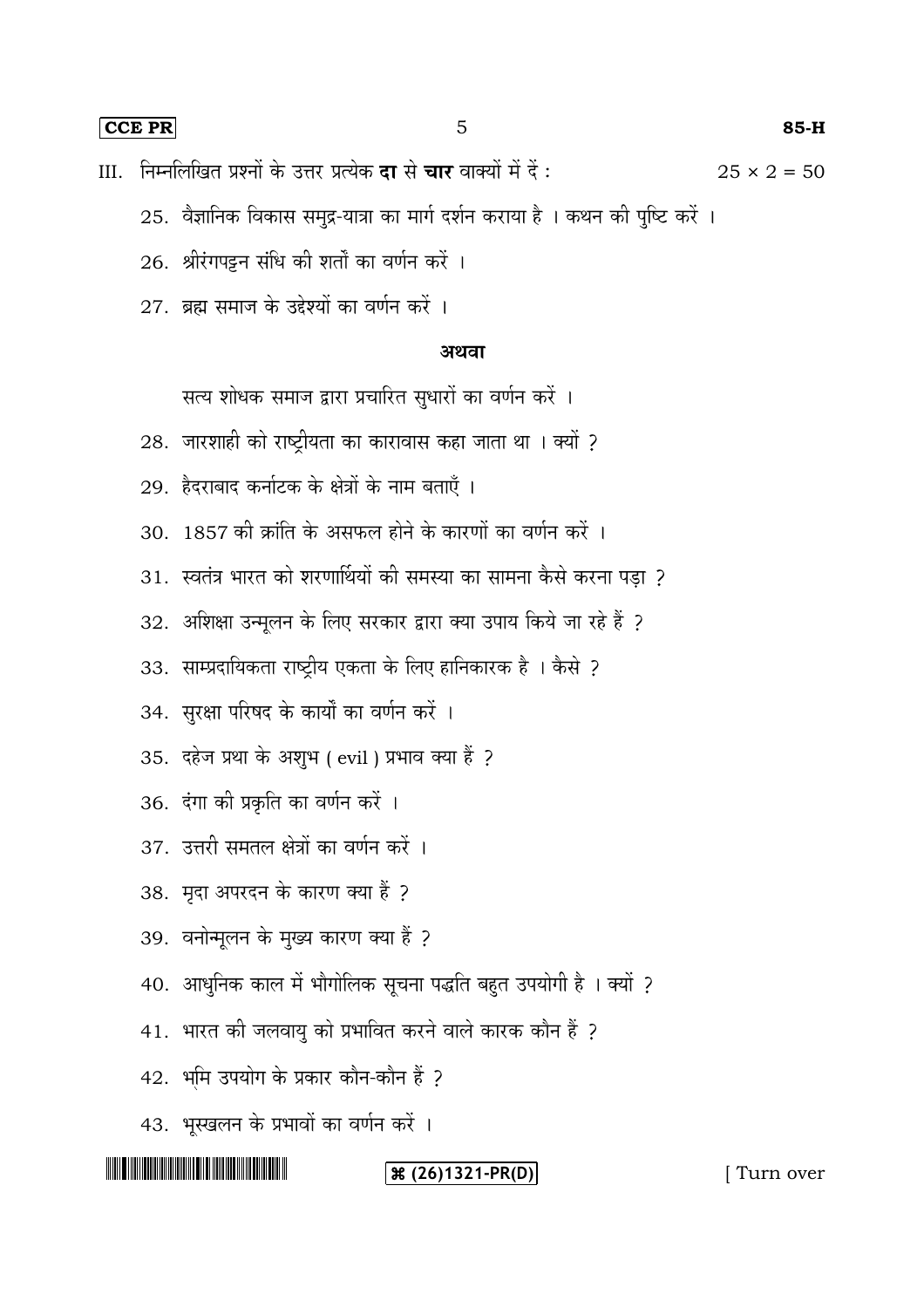**85-H** 6 **CCE PR**

44. तटीय अपरदन को कैसे रोका जा सकता है ?

45. जनसंख्या विस्फोट कई समस्याओं का कारण है । कैसे ?

46. पंचवर्षीय योजनाओं के क्या उद्देश्य हैं २

47. केन्द्र सरकार द्वारा वसूले जाने वाले कर रहित राजस्वों का उल्लेख करें ।

48. भूमंडलीकरण विश्व के आर्थिक विकास के लिए लाभदायक है। स्पष्ट करें।

49. जीवन बीमा तथा सामान्य बीमा में कोई दो अन्तर क्या हैं ?

IV. निम्नलिखित प्रश्नों के प्रत्येक उत्तर **छह** वाक्यों में दीजिए :  $6 \times 3 = 18$ 

50. आर्थिक कारक 1857 के विद्रोह के मुख्य कारण थे । स्पष्ट करें ।

#### अथवा

परिवहन तथा संप्रेषण में विकास राष्ट्रीयता को बढ़ावा दिया है । स्पष्ट करें ।

51. विदेश नीति के उद्देश्यों का वर्णन करें ।

#### अथवा

भारत का रूस के साथ संबंध का वर्णन करें ।

52. अस्पृश्यता उन्मूलन के लिए क्या संवैधानिक तथा वैध उपाय अपनाए गये हैं ?

#### अथवा

संगठित तथा असंगठित श्रमिकों में क्या अंतर हैं ?

53.

#### अथवा

जैवप्रौद्योगिकी कैसे कृषि में क्रांति लाया है ?

## **(26)1321-PR(D)**

<u> 1999 - Johann Maria Barat, martin shkriti mashrida në përfshum në përfshum në përfshum në përfshum në përfshu</u>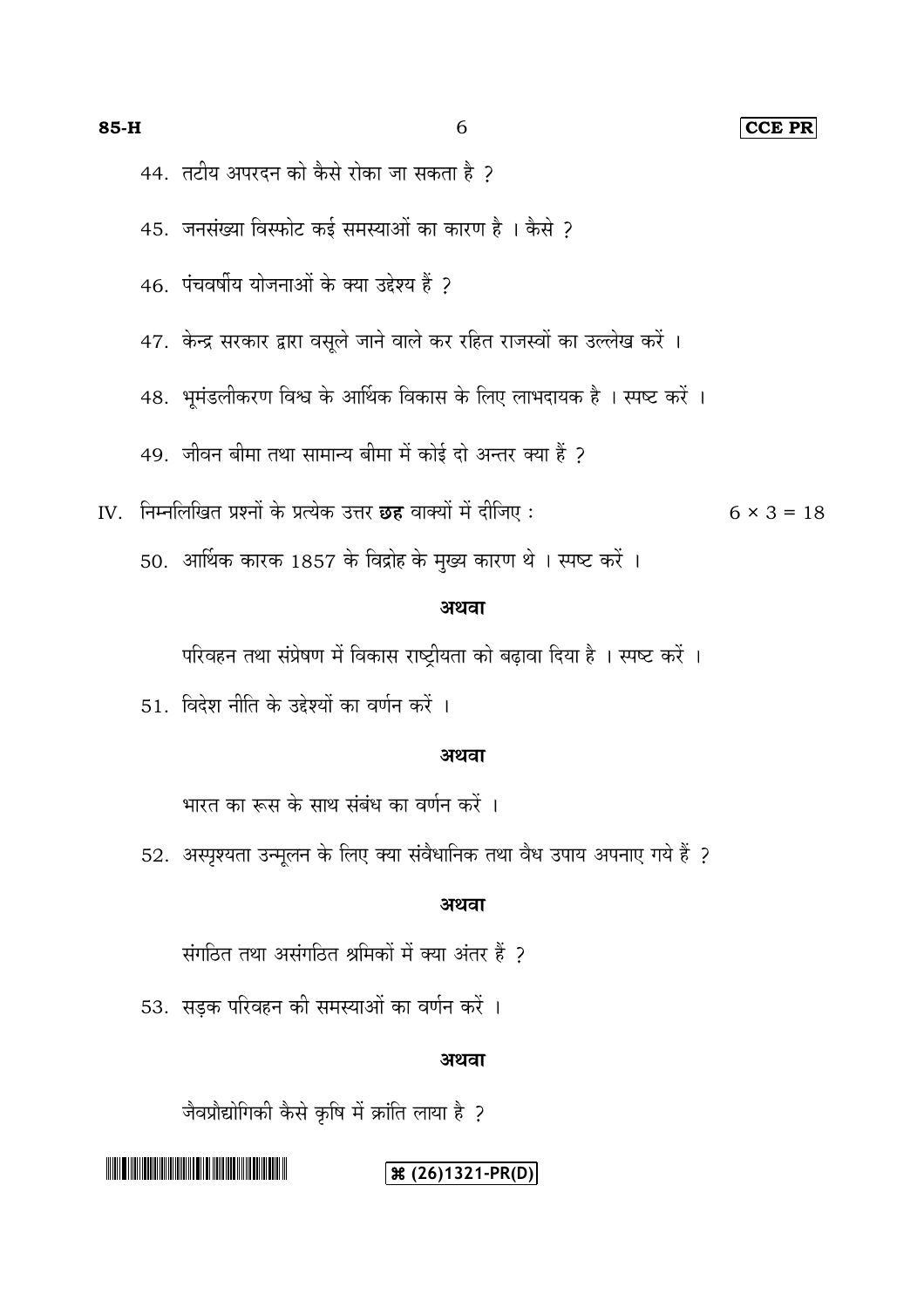54. अथवा निजी वित्त तथा सार्वजनिक वित्त में अंतरों का वर्णन करें । 55. बैंक खाता खोलने के विभिन्न चरणों का वर्णन करें । अथवा बीमा के महत्व का वर्णन करें । V. 4 56.

VI. 57. भारत का रेखा मानचित्र खींचकर निम्न को चिह्नित करें :  $1 + 3 = 4$ 

- a)  $82\frac{1}{2}$ 1 o
- b) नर्मदा नदी
- बॉम्बे हाई । c)

केवल दृष्टिबाधित परीक्षार्थियों के लिए विकल्प प्रश्न : ( प्रश्न सं० 57 के बदले में )

हिमालय के उपयोग क्या हैं ?

**(36)1321-PR(D)** 

#### **CCE PR** 7 **85-H**

4